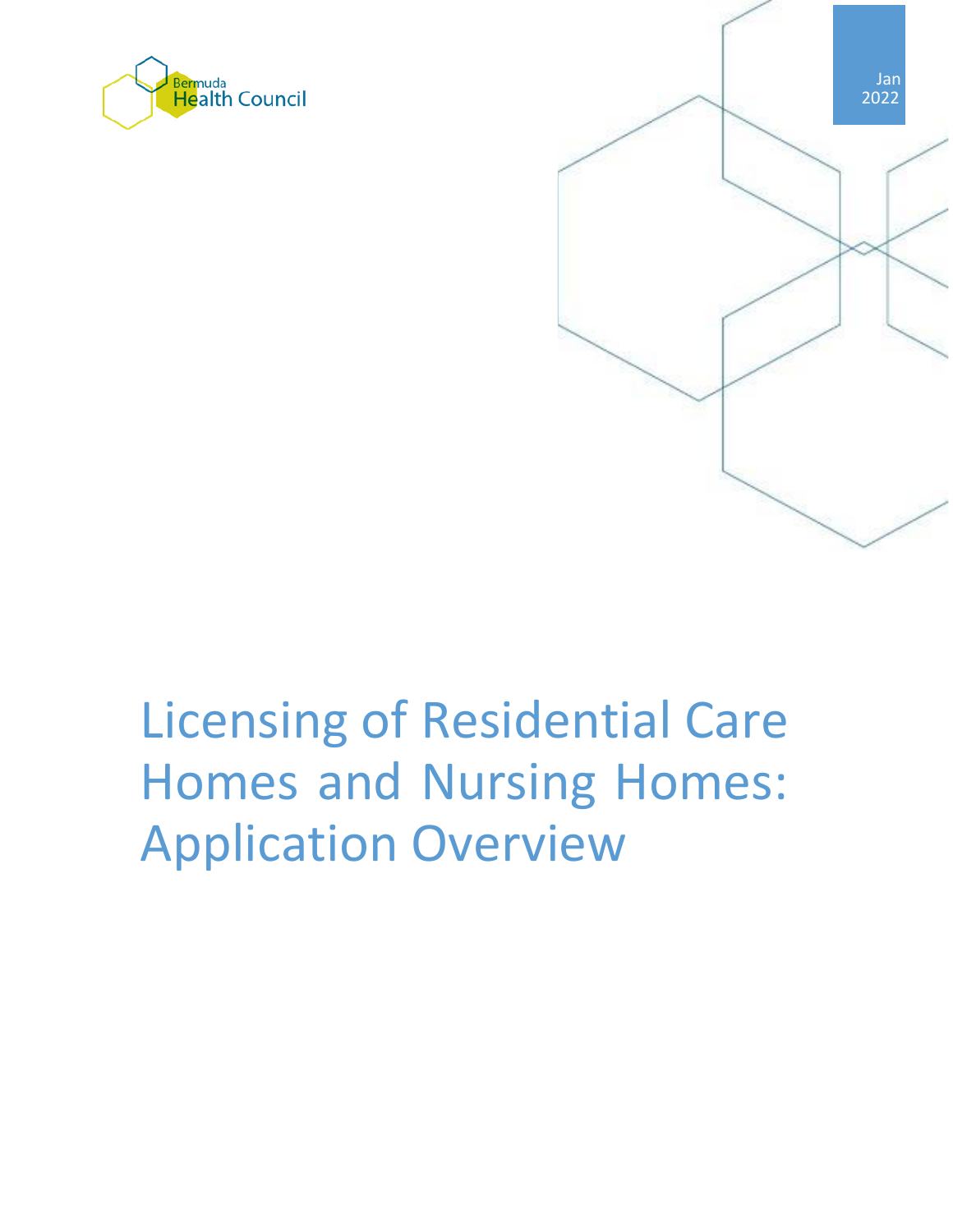

# Contact information for Care Home Licensing:

The Bermuda Health Council: Mailing Address: 3<sup>rd</sup> floor sterling house

16 Wesley St, Hamilton, Bermuda

HM11

Phone:

441-292-6420

Email: [LTC@bhec.bm](mailto:LTC@bhec.bm)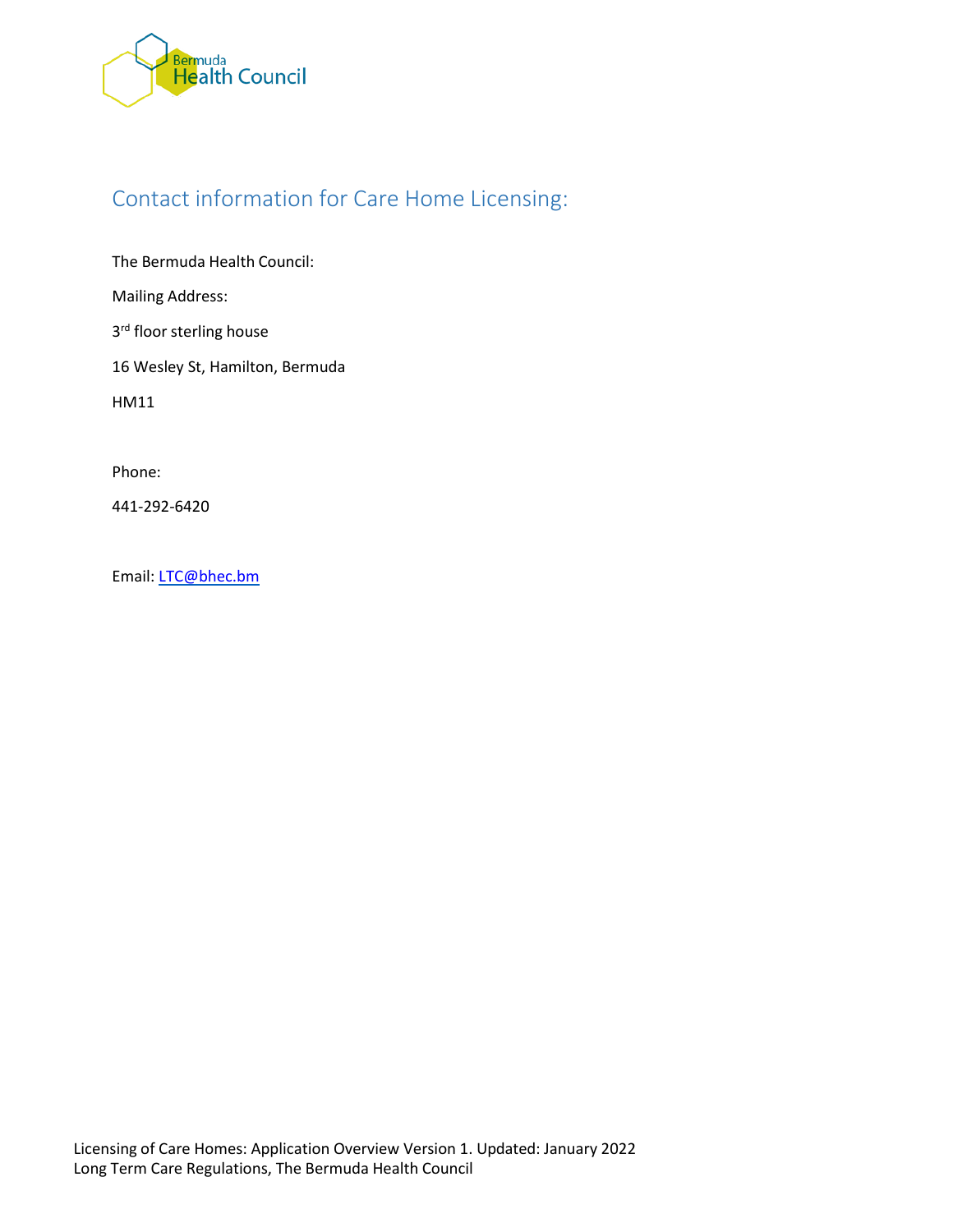

#### Purpose

This overview outlines the steps required to apply for a new license to operate a residential care home or nursing home (care homes). A care home is a facility that provides room, board and personal care to two or more unrelated persons who are seniors and/or have a disability.

#### Legislation

The Residential Care Homes and Nursing Homes Act 1999 (the Act) is the principle legislation with respect to the licensing of care homes. The Act is supported by the Residential Care Homes and Nursing Homes Regulations 2001 (the Regulations) & the Code of Practice for Care Homes 2018 V.1.1 (The Code). A care home is not authorized to operate until they receive a Residential Care Home or Nursing Home license issued by the Ministry of Health.

All Applicants must be aware of and meet their obligations under other relevant legislation, in addition to the Care Home license requirements. This overview refers to some components of the other legislated requirements but is not a guide for such. Additional legislation that must be complied with to open a care home, include:

- The Bermuda Building Code
- The Public Health Act
- The Occupational Health and Safety Act
- The Fire Safety Act

#### Regulatory Authority

Ageing & Disability Services (ADS) is the lead agency for care home licensing under the oversight of the Chief Medical Officer (CMO), as delegated by the Minister of Health. ADS coordinates the Elder Care Team which includes representation from:

- Occupational and Physiotherapy, Department of Health
- Nutrition Services, Department of Health
- Environmental Health, Department of Health
- Nursing, Office of the Chief Medical Office
- Bermuda Fire Services

The Elder Care Team is responsible for conducting inspections and making recommendations to the CMO for initial registration and re-registration of care homes.

#### Requirements for a Care Home License

The Applicant is the proposed owner of the care home which may include individuals, Boards or Trusts.

Overall an Applicant must meet the following requirements to receive a care home license:

- the Applicant is a fit and proper person to operate a home;
- the building proposed to be used is fit for use as such a home;
- the Applicant is able to provide the facilities, equipment and staff to operate such a home;
- There are no objections to the proposed registration, or any objections have been rectified.

Ongoing communication with Bermuda Health Council is advised throughout the steps outlined in the next section and is necessary when changes to building design or care model concepts are made.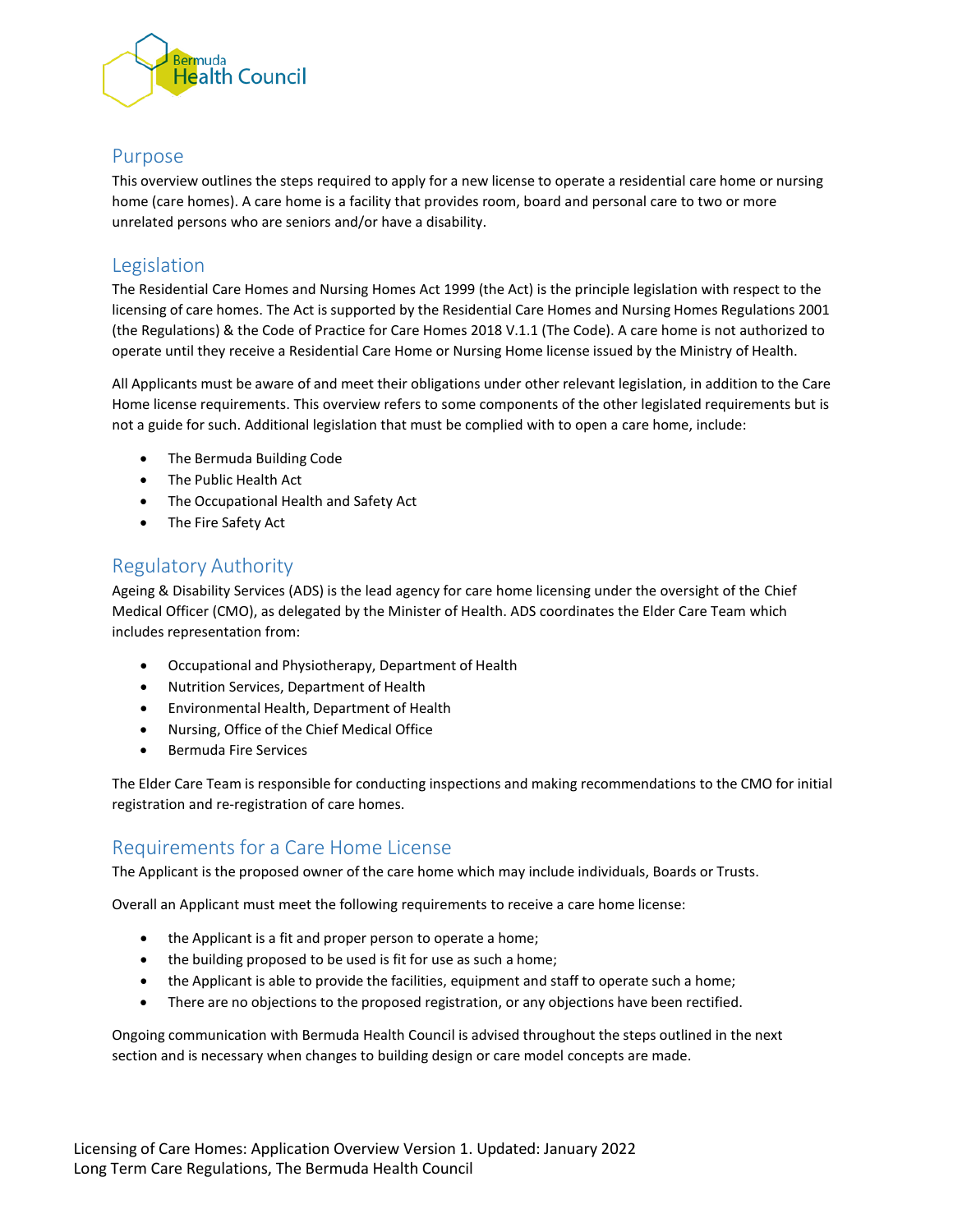

Licensing Process Overview

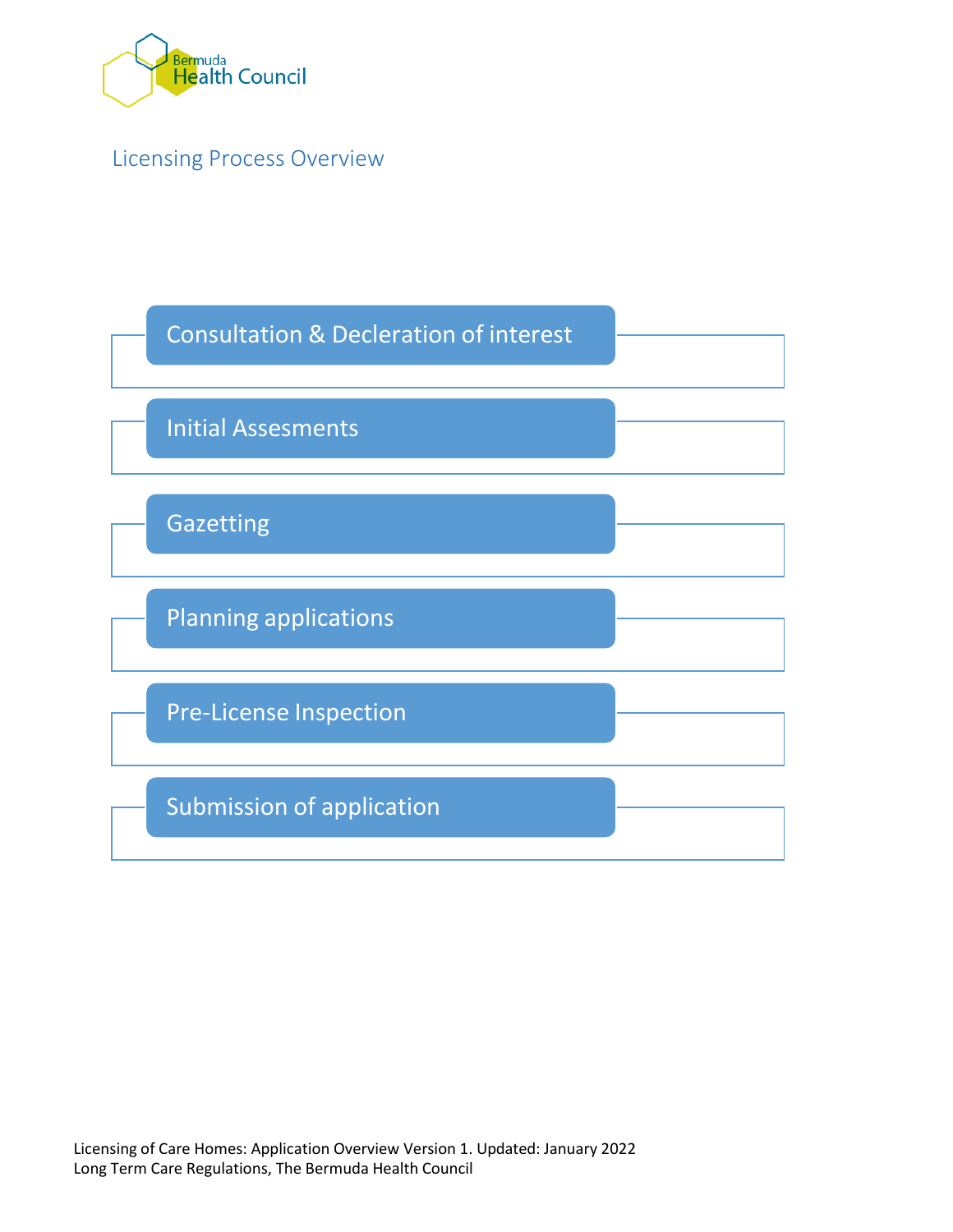

## Application Process:

Applications will not be processed without all information required and requested in each step outlined below.

# 1. Consultation and Declaration of Interest

A consultation is the necessary first step to identify requirements for a care home license. This consultation will take place over email or phone. This consultation will take place within 2 business days of the applicant's initial request for information. The purpose is to help ensure a viable proposal is being developed for application and prior to making financial commitments through the renting or developing of property.

At this point the following documents are given to the applicant:

- Declaration of interest form
- Fire service self-assessment
- Self-check-list
- Code of practice
- Licensing of a care home application process
- Residential care home nursing act
- Residential care home nursing regulations

The application process for a care home license cannot proceed until a proposed building is identified using the declaration of interest.

## 2. Initial Assessments

Following the submission of the Declaration of Interest, The following assessments must occur before proceeding through the Planning permit and Building permit process. Environmental health will follow up with a property inspection. This inspection will determine if the proposed property is a viable facility for a Care home. The report produced by environmental health team will highlight any areas of concern on the property that need to be addressed before giving a license.

Once the report is received by the Bermuda Health council the appropriate body will contact the applicant within 7 business days to discuss the results of the report and determine next steps.

# 3. Gazetting

Gazette for Objections- the Bermuda Health Council must Gazette the name of the Applicant, proposed name of care home, address and number of care recipients (residents and day care attendees). Persons have 7 days from date of publication to send objections in writing to the Bermuda Health Council.

Note- this does not replace any Gazetting required by Department of Planning.

**NOTE- AT THIS STAGE APPLICANTS SHOULD HAVE BEGUN DEVELOPING THE DOCUMENTATION REQUIRED UNDER STEP 6 TO ENSURE BUILDING DESIGN ALIGNS AND SUPPORTS THE BUSINESS AND CARE MODEL FOR THE CARE HOME.**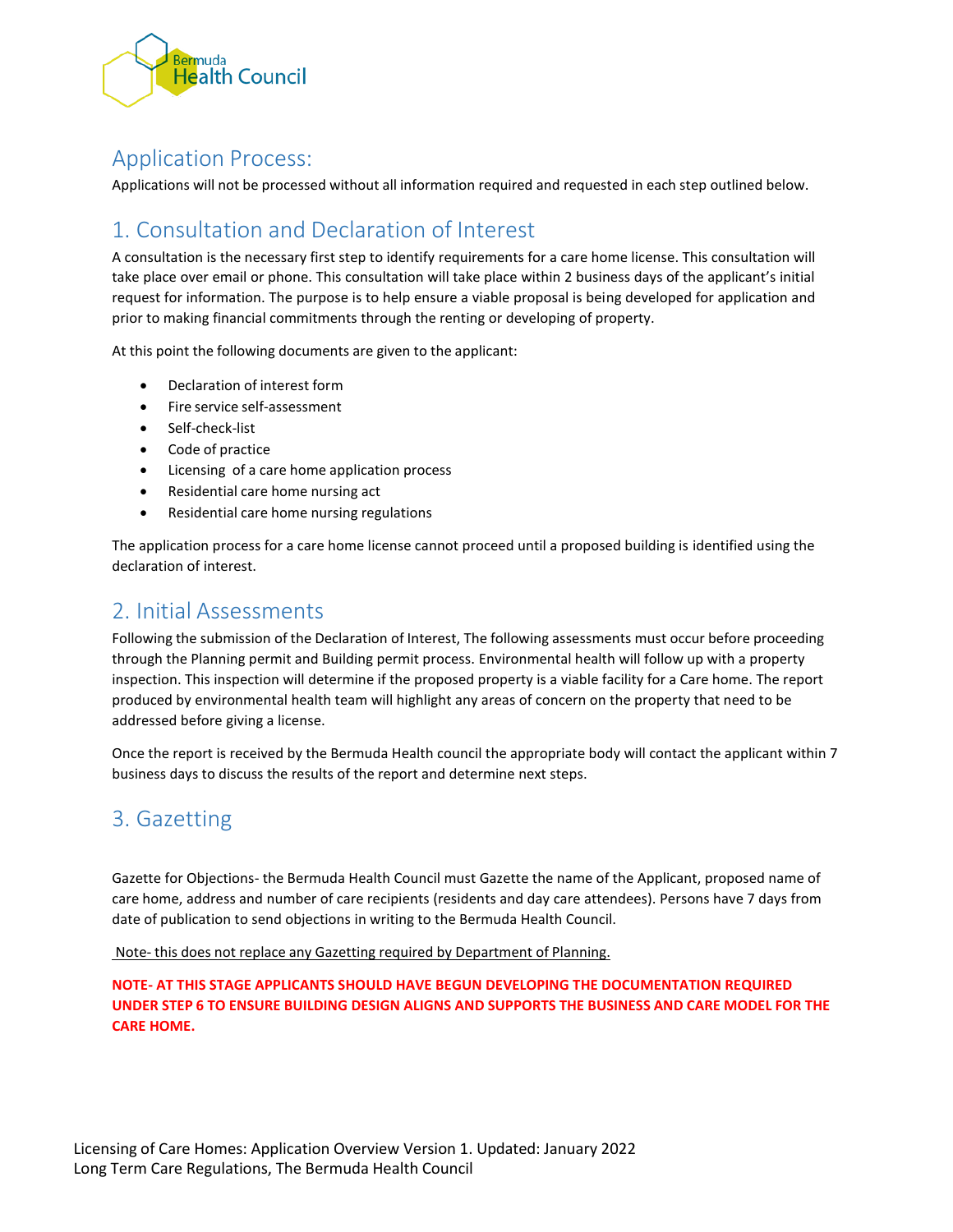

# 4. Planning applications (Department of Planning)

#### a. Planning permit

The Department of Planning authorizes approval of the concept and use of the building in the proposed location. These applications must be:

- Submitted directly to Planning and
- Include findings from 3.1 and 3.2 in their submission.

The ECT may be required to provide additional consultation to planning regarding the application.

#### b. Building permit

The Department of Planning receives all building permit applications. These applications must be reviewed by the Elder Care Team and Bermuda Fire Services.

*Note: Construction or remodeling may commence only after the issuance of a building permit.*

# 5. Submission of Application:

The following information must be submitted to the Long term Care facility regulations officer:

- a. Operator information:
	- Resume
	- Self-Declaration of any other business interests and any history of bankruptcy
	- Criminal record check
	- Business plan with financial projection statements
- b. Operation information:
	- Statement of Purpose see Code of Practice s.22
	- Service Guide see Code of Practice s.3.3
	- Service Contracts see Code of Practice s.4.2
	- Draft Job Descriptions, terms and conditions of employment see Code of Practice s.19.8
	- Staff Orientation plan see Code of Practice s.19.15
	- Draft Policies and Procedures see Code of Practice s.25

#### 6. Pre- Licensing Inspection

The Elder Care Team conducts a final inspection to ensure the facility is structured and outfitted in compliance with the legislation and any specific requirements stipulated during steps 3 and 4 by the Elder Care Team.

# 7. Application Decision:

A License can be denied or issued with or without conditions. Reasons for refusal and conditions must be provided to the Applicant.

Approval to issue a license to a care home cannot be obtained without an Occupancy Certificate from the Department of Planning.